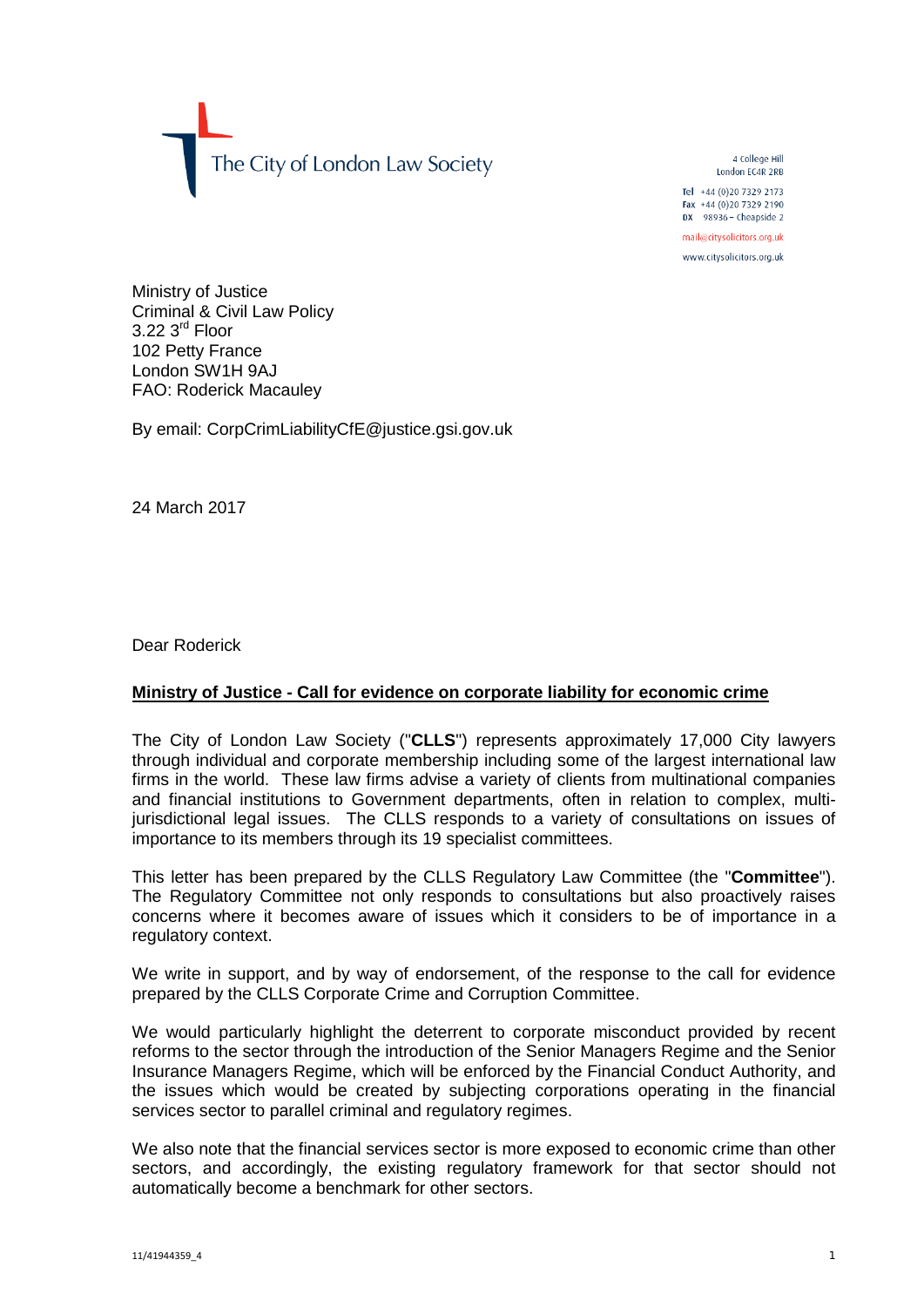If you would find it helpful to discuss this further, then we would be happy to do so. Please contact Karen Anderson by email at [Karen.Anderson@hsf.com](mailto:Karen.Anderson@hsf.com) in the first instance.

Yours sincerely

Kampfel,

**Karen Anderson** *Chair, CLLS Regulatory Law Committee*

© CITY OF LONDON LAW SOCIETY 2017 All rights reserved. This paper has been prepared as part of a consultation process. Its contents should not be taken as legal advice in relation to a particular situation or transaction.